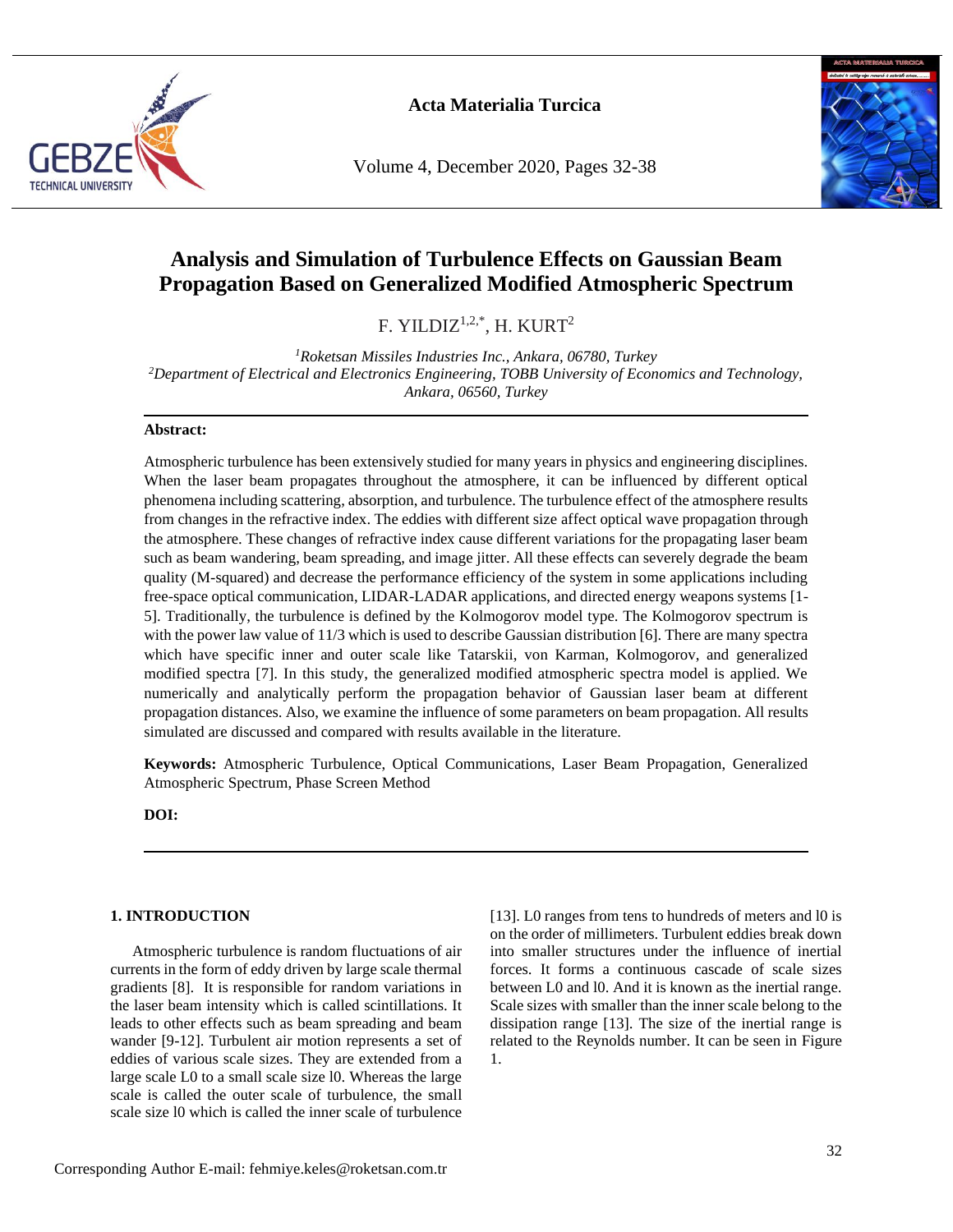

Volume 4, December 2020, Pages 32-38





**Figure 1.** Kolmogorov cascade theory of turbulence, where L0 depicts the outer scale and l0 is the inner scale [13].

Atmospheric turbulence can be depicted by turbulence eddies and the structure parameter of the refractive index fluctuations Cn2. It is one of the most important parameters of the effects of atmospheric turbulence [14]. The turbulence theory is based on the study of A. N. Kolmogorov in the 1940s [15]. The mathematical description of turbulence is stated with the help of the statics.

Under the hypothesis of homogenous medium, one can derive the index of refraction structure function:

$$
D(n(r)) = C_n^2 r^{\frac{2}{3}}, l_0 < r < L_0
$$
 (1.1)

where the term Cn2 is the strength of the turbulence, m-2/3, r is the scalar distance between two points in space.  $Cn<sup>2</sup>$  values near the ground in warm climates range between 10-14 and 10-12 m-2/3 in general, the latter of which is considered strong turbulence [13]. Several Cn2 profile models have been developed, but the most commonly used is the Hufnagel-Valley model described by

C(h)<sub>n</sub><sup>2</sup>Aexp
$$
\left(-\frac{h}{100}\right)
$$
  
+ 5.94x10<sup>-53</sup> $\left(\frac{v}{27}\right)$ <sup>2</sup>h<sup>10</sup>exp $\left(-\frac{h}{1000}\right)$  (1.2)  
+ 2.7x10<sup>-16</sup>exp $\left(-\frac{h}{1500}\right)$ 

where h is in meters (m), υ is the rms wind speed in meters per second (m/s), A is a nominal value of Cn2(0) at the ground in m-2/3. This parameter increases as the temperature differences of the eddies increases. Cn2

values near the surface vary from 10-17 m-2/3 for weak turbulence to 10-13 m-2/3 strong turbulence. It tends to be smallest before sunrise and after sunset whereas the biggest values tend to sunny days [16]. The power spectral density is explained by:

$$
\phi_n(\kappa) = 0.033 C_n^2 \kappa^{-\frac{11}{3}}
$$
 (1.3)

This equation is the Kolmogorov power-law spectrum. This spectrum model is valid only over the inertial subrange  $1/L0 < \kappa < 1/10$  [17].

Tatarskii spectrum and the generalized modified atmospheric spectrum model used in this study are given below [13].

$$
\varphi_n(\kappa) = 0.033 C_n^2 [1 + 1.802 \left(\frac{\kappa}{\kappa_l}\right) - 0.254 \left(\frac{\kappa}{\kappa_l}\right)^7] \frac{\exp\left(-\frac{\kappa^2}{\kappa_l^2}\right)}{\left(\kappa^2 + \kappa_0^2\right)^{11/6}}
$$
(1.4)

This spectrum model is valid only over the inertial subrange  $0 \ll <\kappa \ll \infty$ .

#### **2. NUMERICAL MODEL APPROACH**

The refractive index fluctuation of the atmosphere is defined a random process. Turbulence models give statistical averages such as the structure-function and power spectrum [18]. Random phase screens for simulating atmospheric turbulence are created by transforming computer-generated random numbers into two-dimensional arrays of phase values on a grid of sample points [18]. In this paper, we used the split step method mathematically for generating phase screens. Phase screens are equally placed along the propagation distance between transmitter and receiver. In literature, the common method is based on the Fouriertransformable (FT). This method is first introduced by McGlamery [19].

The turbulence phase is an FT function and can be written in Fourier-integral representation as :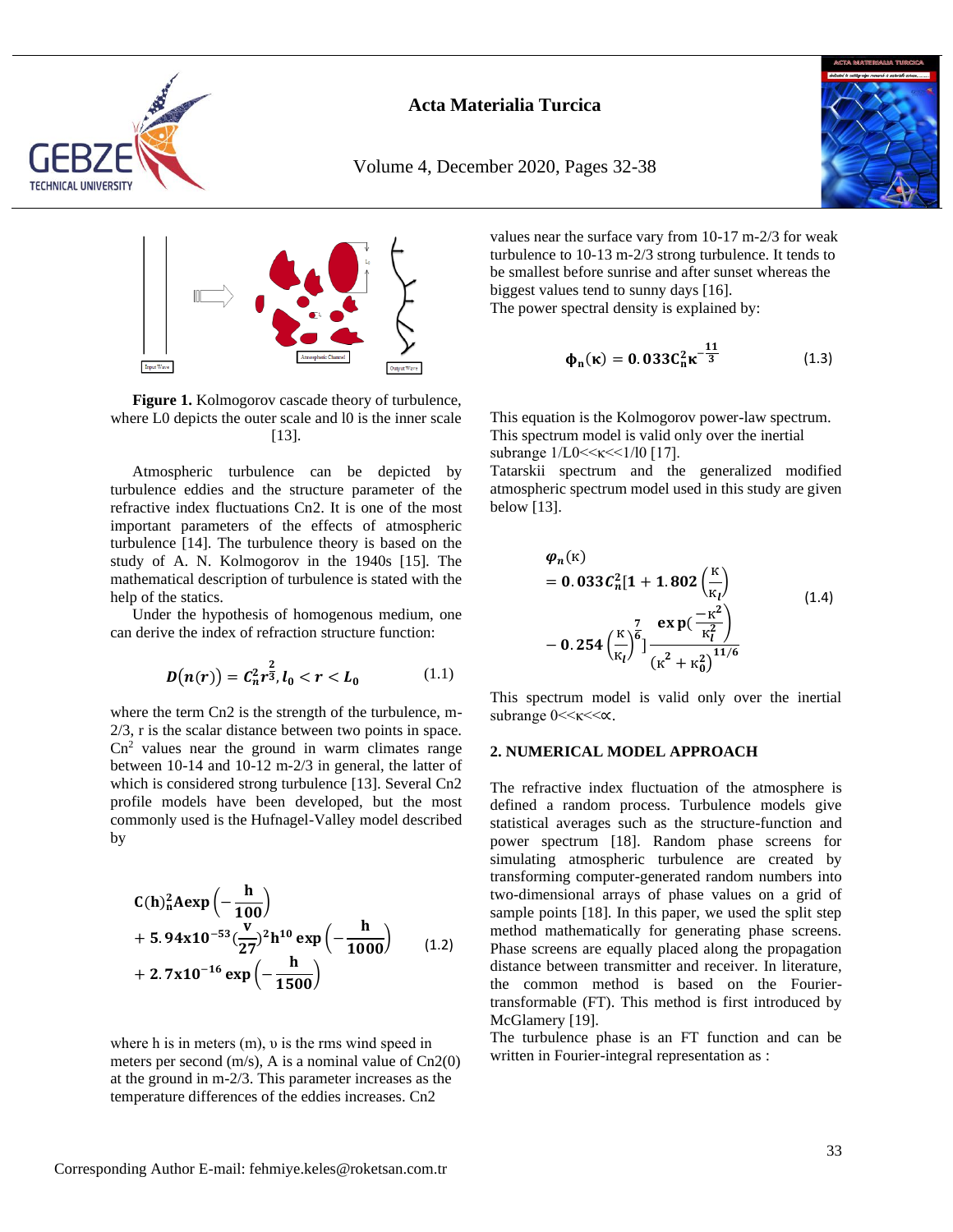

Volume 4, December 2020, Pages 32-38



 $\phi(x, y) = \int \int \psi(f_x, f_y) e^{i2\pi (f_x x + f_y y)} df_x df_y$ +∞ −∞ (2.5)

where  $\psi(f(x), f(y))$  is the spatial-frequency domain representation of the phase,

$$
\boldsymbol{\phi}(x, y) = \sum_{n = -\infty}^{\infty} \sum_{n = -\infty}^{\infty} c_n, c_m e^{i2\pi (f_{xn}x + f_{ym}y)}
$$
(2.5)

where  $f_{xn}$  and  $f_{ym}$  are the discrete x and y directed spatial frequency and the  $c_{n,m}$  are the Fourier series coefficients.

$$
\langle |c_{n,m}^2| \rangle = \phi_{\phi}(f_{xn}, f_{ym}) \Delta f_{xn} \Delta f_{ym}
$$
 (2.6)

The x and y grid sizes are Lx and Ly, respectively. Also, the frequency spacings are  $\Delta$ fxn=1/Lx and  $\Delta$ fym=1/Ly.

#### **3. RESULTS and DISCUSSION**

In our study, a Gaussian laser beam created with mathematical methods was assumed to propagate through a turbulent atmosphere [20-21]. A graphical interface was created to simulate the wave propagation in such medium. In this part, we presented examples of numerical results.

| Parameters             | Symbol                    | Value                          |
|------------------------|---------------------------|--------------------------------|
| Beam Radius at         | W<br>$\Omega$             | 5 cm                           |
| Source                 |                           |                                |
| Matrix Size            | NxN                       | 256                            |
| The Number of          | M                         | 10                             |
| Samples                |                           |                                |
| Wavelength             | $\Lambda$                 | $1070$ nm                      |
| <b>Outer Scale</b>     | L<br>$\Omega$             | 10 <sub>m</sub>                |
| Inner scale            | $\mathbf{l}_{_{0}}$       | $0.001 \; \mathrm{m}$          |
| Turbulence Structure   | $\overline{2}$<br>$C_{n}$ | $-17 - -$<br>$1x10$ m          |
| Parameter              |                           | 2/3<br>$-13 - 2/3$<br>$1x10$ m |
| <b>Effective Range</b> | L                         | 500 m, 1 km, 5                 |
|                        |                           | km                             |
| Laser Power            | P                         | 5 kW                           |
| Power law value        | $\alpha$                  | 3.5                            |

<span id="page-2-0"></span>**Table 1.** Simulation parameters for the influence of different turbulence conditions.

Figure 2 shows the Gaussian laser beam profile at the source and the cross section of laser beam. On the other hand, Figure 3 demonstrates results after propagation throughout atmosphere for three propagation distances with different turbulent conditions. These conditions are weak refractive index parameter and strong refractive index parameter. It can be seen that strong refractive index parameter of atmosphere can make the intensity profile very noisy as can be seen from in Figure 4. It also demonstrates that the propagation distance affects the laser beam profile negatively. Therefore, it causes decrease of laser power for long distance propagation.

**[Table 1](#page-2-0)** gives parameters used in this condition.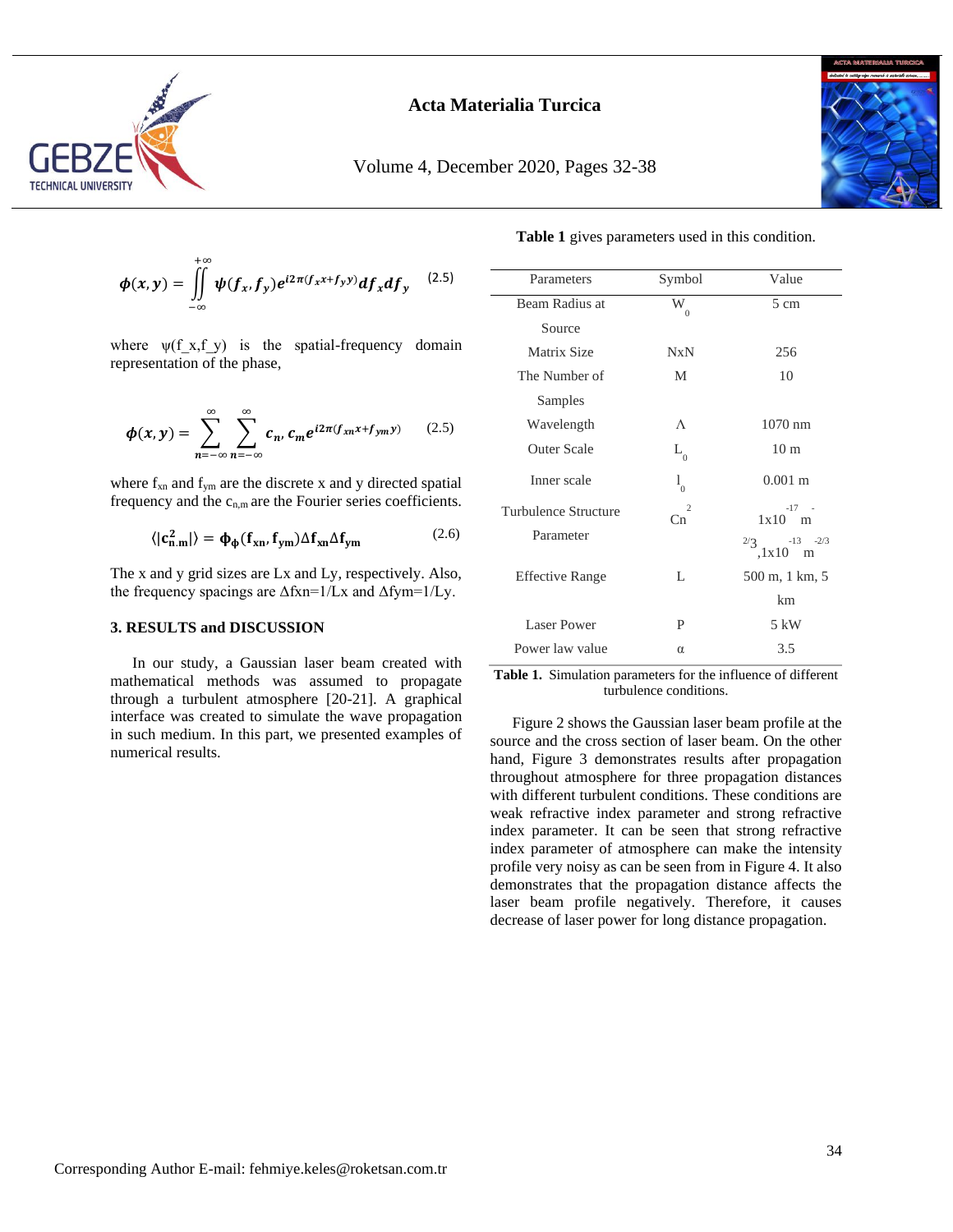

Volume 4, December 2020, Pages 32-38





**Figure 1.** The cross section of laser beam.



**Figure 3.** Gaussian beam profile through atmosphere with weak refractive index parameter (a) at 500 m, (b) at 1000 m, (c) at 5000 m.



**Figure 4.** Gaussian beam profile through atmosphere with strong refractive index parameter (a) at 500 m, (b) at 1000 m, (c) at 5000 m.

Table 2 shows the spot size versus propagation distance for two different turbulence conditions. The stronger the refractive index parameter, the bigger the spot size at the target. Moreover, longer propagation distance influences the spot size at the target more significantly.

| <b>Table 2.</b> Simulation parameters for the influence of different |  |  |
|----------------------------------------------------------------------|--|--|
| turbulence conditions                                                |  |  |

| Refractive index             | Propagation | Spot size at the |
|------------------------------|-------------|------------------|
| parameter, m <sup>-2/3</sup> | distance, m | target, cm       |
|                              | 500         | 5,2              |
| $1x10^{-17}$                 | 1000        | 7,2              |
|                              | 5000        | 17,8             |
|                              | 500         | 5,6              |
| $1x10^{-13}$                 | 1000        | 11,2             |
|                              | 5000        | 34,9             |

#### **3.2 The Influence of Different Beam Radius at Source**

The beam radius at source is one of the significant parameters of laser systems. An optimum beam radius at the source provides the most important performance criterion on beam propagation. Therefore, in this paper, the effects of beam radius at source were investigated. In our graphical interface, the beam radius was changed and all calculations were done again. Table 3 gives the parameters used in this condition.

Figure 5 shows beam profiles at target through atmosphere with weak and strong turbulence parameter at different propagation distances. In these analyses, beam radius at source is calculated as 2.50 cm.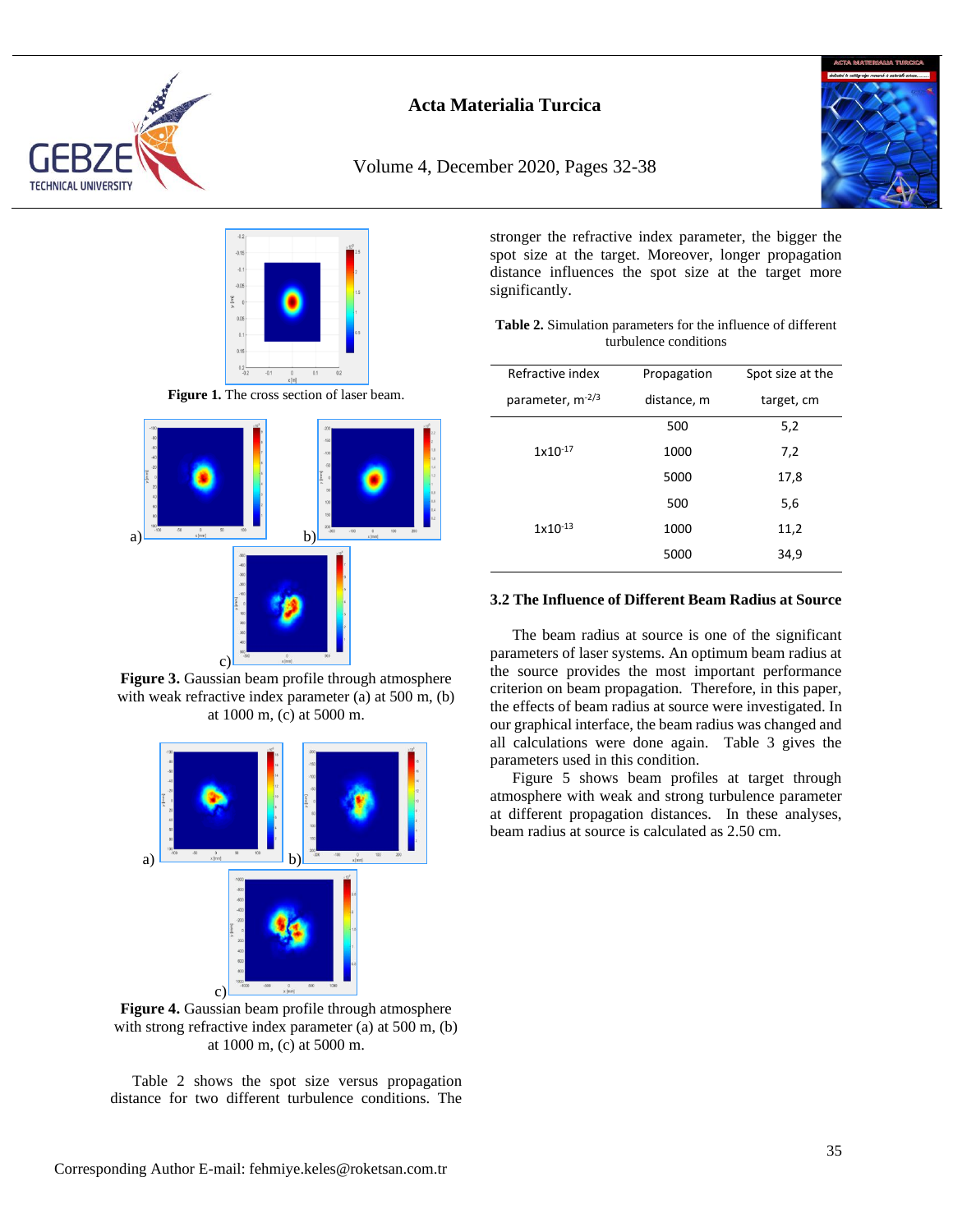

## Volume 4, December 2020, Pages 32-38



| <b>Table 3.</b> Simulation parameters for the influence of different<br>turbulence conditions. |                                  |                                  |  |  |  |
|------------------------------------------------------------------------------------------------|----------------------------------|----------------------------------|--|--|--|
| Parameters                                                                                     | Symbol                           | Value                            |  |  |  |
| Beam Radius at                                                                                 | W<br>$\Omega$                    | $2.5 \text{ cm}$                 |  |  |  |
| Source                                                                                         |                                  |                                  |  |  |  |
| Matrix Size                                                                                    | NxN                              | 256                              |  |  |  |
| The Number of                                                                                  | M                                | 10                               |  |  |  |
| Samples                                                                                        |                                  |                                  |  |  |  |
| Wavelength                                                                                     | $\wedge$                         | $1070$ nm                        |  |  |  |
| <b>Outer Scale</b>                                                                             | $L_{0}$                          | 10 <sub>m</sub>                  |  |  |  |
| Inner scale                                                                                    | $\mathbf{l}_{_{0}}$              | $0.001$ m                        |  |  |  |
| Turbulence Structure                                                                           | $\overline{c}$<br>C <sub>n</sub> | $-17 - -$<br>$1x10$ m            |  |  |  |
| Parameter                                                                                      |                                  | $-13 - 2/3$<br>2/3<br>,1x10<br>m |  |  |  |
| <b>Effective Range</b>                                                                         | L                                | 500 m, 1 km, 5                   |  |  |  |
|                                                                                                |                                  | km                               |  |  |  |
| Laser Power                                                                                    | P                                | 5 kW                             |  |  |  |
| Power law value                                                                                | $\alpha$                         | 3.5                              |  |  |  |



**Figure 5.** Gaussian beam profile through atmosphere with weak refractive index parameter (a) at 500 m, (b) at 1000 m, (c) at 5000 m.



**Figure 6.** Gaussian beam profile through atmosphere with strong refractive index parameter (a) at 500 m, (b) at 1000 m, (c) at 5000 m.

Table 4 demonstrates the increase of beam size at the source. It is showed that the laser beam is more affected as the propagation distance increases because of increasing turbulence eddies. It can be seen that a small beam radius of the source affects the beam intensity profile at target more importantly because turbulence eddies in the air lead to more deterioration small beam radius.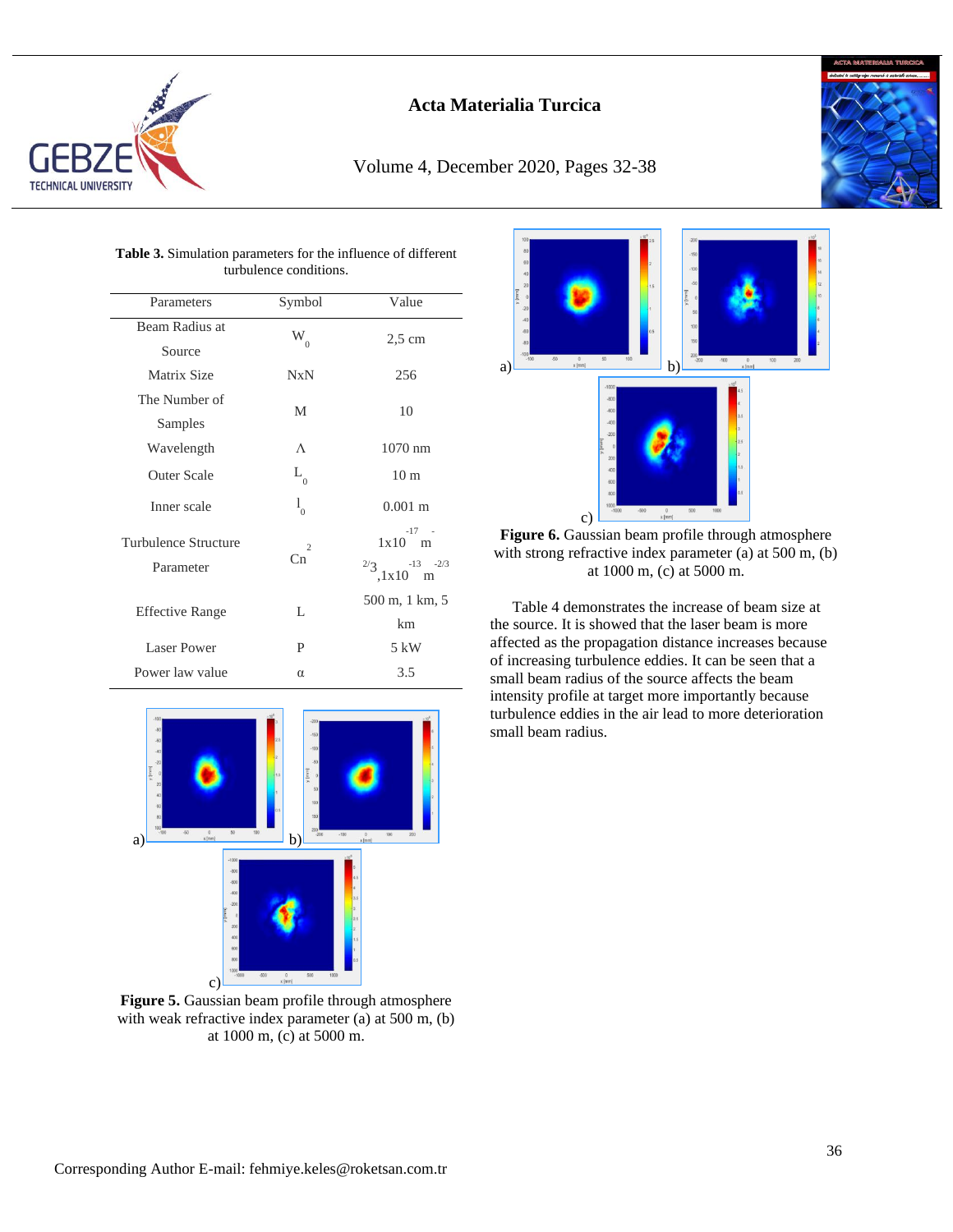

Volume 4, December 2020, Pages 32-38



**Table 4.** Simulation parameters for the influence of different turbulence conditions.

|                       |             |             | The              |
|-----------------------|-------------|-------------|------------------|
|                       |             | The         | increase         |
| Refractive            |             | increase of | of beam          |
|                       |             | beam size   | size for         |
| index                 | Propagation | for 5 cm    | $2,5$ cm         |
| parameter,<br>$m-2/3$ | distance, m | beam        | beam             |
|                       |             | radius at   | radius at        |
|                       |             | source, cm  | source,          |
|                       |             |             | cm               |
| $1x10^{-17}$          | 500         | $1,03$ cm   | 1,44 cm          |
|                       | 1000        | 1,42 cm     | $1,78$ cm        |
|                       | 5000        | 2,94 cm     | 5,93 cm          |
|                       | 500         | $1,1$ cm    | $1,8 \text{ cm}$ |
| $1x10^{-13}$          | 1000        | $2,2$ cm    | 3,39 cm          |
|                       | 5000        | 5,77 cm     | 6,8 cm           |

#### **4. CONCLUSION**

In this paper, there is analyzed how the effects of atmospheric turbulence of Gaussian beam propagation through random media. The simulation is performed for weak and strong turbulence structure parameters for different propagation distances. It can be concluded that turbulence conditions can severely affect the beam profile. In this situation, the magnitude of beam size on the source is a critical parameter that can affect the peak value of the power intensity on the target. The effective beam radius on the target increases as the propagation distance increases both low and strong turbulence parameters. Also, the turbulence creates more degradation of beam size on target as beam size on source increases. The simulation and analytic results are in good agreement for all the investigated scenarios. In conclusion, this study demonstrates that the atmospheric turbulence has a great influence on the Gaussian beam transmission in the random media. We consider that the results could help to develop a basis for the laser-based applications as turbulence is one of the most challenge factors. Also this paper provides the quantitative evaluations of laser beam propagation in the turbulent

atmosphere. This situation offers the opportunity to compare with other models and experimental results. A possible future study is to justify the theoretical results with experimental data**.** 

#### **5. ACKNOWLEDGEMENT**

F.Y. acknowledges the support of Roketsan Missiles Industries Inc.

#### **6. REFERENCES**

[1] P. Burlamacchi, A. Consortini, L. Ronchi, G. di Francia, Laser beam propagation in the atmosphere, 259, Quant.Electron. (1967).

[2] A. Consortini, L. Ronchi, Investigation of atmospheric turbulence by narrow laser beams, Appl. Opt. 9, 11, (1970) 2543-2547.

[3] K.S. Shaik, Atmospheric propagation effects relevant to optical communications, TDA Prog. Rep., (1988) 42-94.

[4] R.Z. Yahe, I. Last, Numerical simulation of laser beam propagation in three-dimensional random media: beam splitting and patch formation, Wave Random Media, (1992) 81-98.

[5] Y. Cai, Propagation of various flat-topped beams in turbulent atmosphere, J. Opt. A–Pure Appl. Opt., 8, (2006) 6.

[6] I. Toselli, L. C. Andrews, R. L. Phillips, and V. Ferrero, Angle of arrival fluctuations for free space laser beam propagation through non Kolmogorov turbulence, Proc. SPIE 6551,65510E (2007).

[7] L.-Y. Cui, B.-D. Xue, X.-G. Cao, J.-K. Dong, and J.-N. Wang, Generalized atmospheric turbulence MTF for wave propagating through non-Kolmogorov turbulence, Opt. Express 18, (2010) 21269–21283.

[8] S. K. Searles, G. A. Hart, J. A. Dowling, S. T. Hanley, Laser beam propagation in turbulent conditions, Applied Optics, 30, 4, (1991) 401-406.